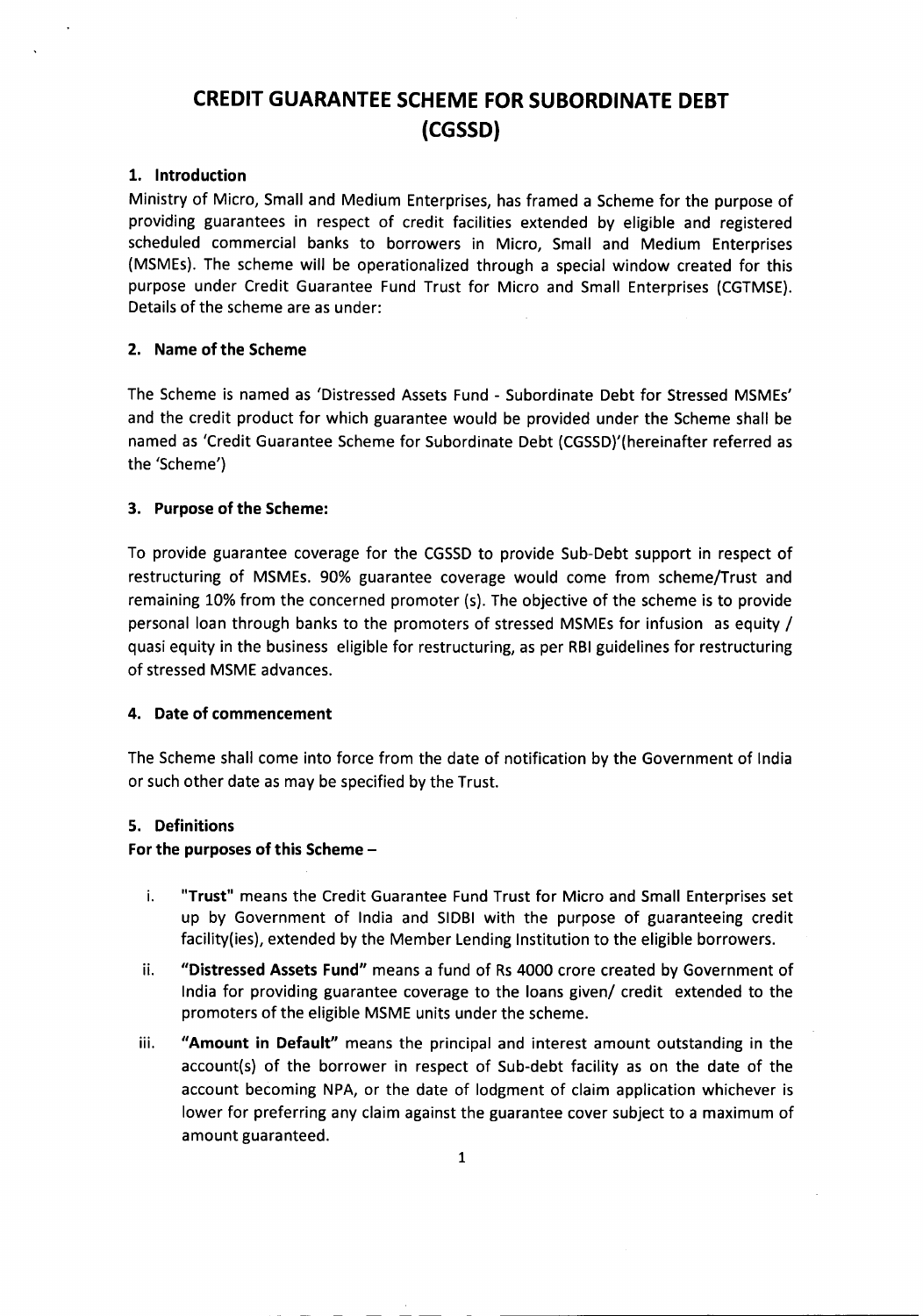- iv. **"Credit facility"** means financial assistance provided under the scheme by way of sub-debt facility extended by the lending institution to the Promoters of the MSME units upto **50** % of promoter's stake or Rs.75 lakh whichever is lower. This personal loan shall not exceed the original debt of the beneficiary. Further, the Equity shall be calculated on the basis of the last available audited balance sheet of a Financial Year.
- v. **"Eligible borrower"** means the promoters of MSME units which are stressed, viz. SMA-2, and NPA accounts as on 30.04.2020 and can become commercially viable as per the assessment of the lending institutions. The Scheme is applicable for those MSMEs whose accounts have been standard as on 01.01.2016 and have been in regular operations, either as standard accounts, or as NPA accounts during financial year 2018-19 and financial year 2019-20. However, fraud accounts and willful defaulters will not be considered under the proposed scheme. In cases where recovery proceedings are underway and banks assess that with the facilities provided under the scheme the account would be viable, the banks shall kept on hold/ kept under suspension the recovery proceedings before going ahead with restructuring etc.
- vi. **'Guarantee Cover'** means maximum cover available per eligible borrower of the amount in default in respect of the credit facility extended by the lending institution. For this scheme, 90% guarantee coverage would come from scheme/Trust and remaining 10% from the concerned promoter (s). The credit will be extended by MLIs as part of the scheme to the promoters of the stressed MSMEs to be infused by them in the form of equity/Quasi equity/ Sub debt in the MSME which are commercially viable. However, as these are small loans, separate TEV study should not be undertaken/ insisted upon and each bank will have to go by its Board approved guidelines with regard to ascertaining the viability. The guarantee cover would be uncapped, unconditional and irrevocable credit guarantee.
- vii. **"Lending institution(s)"** or "Member Lending institution(s) (MUs)"means all Scheduled Commercial Bank for the time being included in the second Schedule to the Reserve Bank of India Act, 1934, or any other institution(s) as may be directed by the Govt. of India from time to time. The Trust may, on review of performance, remove any of the lending institution from the list of eligible institution.
- viii. **"Non-Performing Assets"** means an asset classified as a non-performing based on the instructions and guidelines issued by the Reserve Bank of India from time to time.
	- ix. **"Primary Security"** in respect of a credit facility shall mean the assets created out of the credit facility so extended and/or existing unencumbered assets which are directly associated with the projector business for which the credit facility has been / was been extended.
	- x. **"Interest Rate"** for a lending institution means the rate so declared by that lending institution from time to time as per Reserve Bank of India guidelines based on which interest rate applicable for the loan will be determined.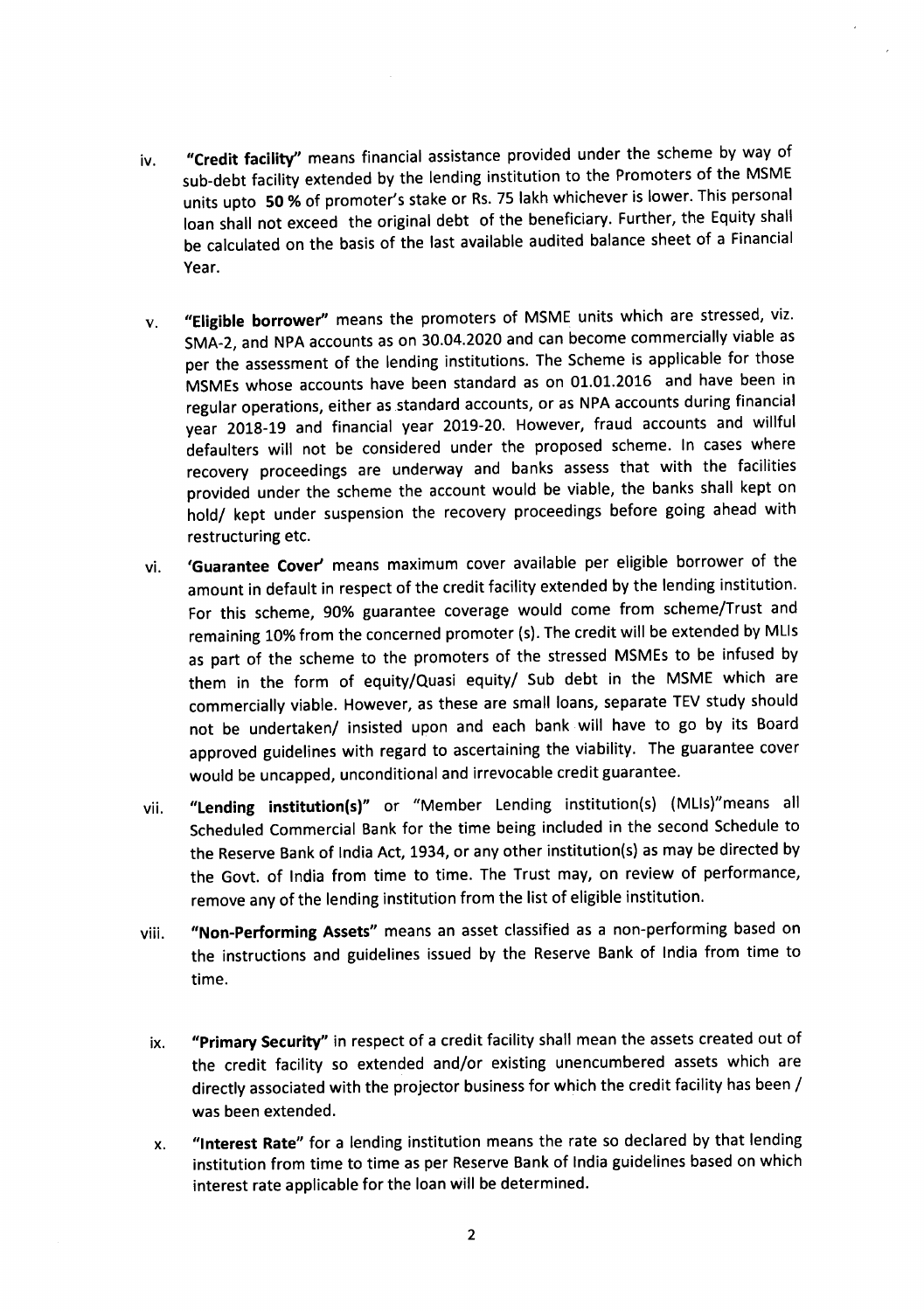- xi. "Tenure of Guarantee Cover" means the maximum period of guarantee cover from the guarantee availment date by the lending institution, which shall run through the agreed tenure of the Sub-debt facility between borrower and lending institution basis the assessment of debt serviceability or for a maximum period of 10 years whichever is earlier.
- xii. "Collateral security" means the security provided in addition to the primary security, in connection with the credit facility extended by a lending institution to a borrower.
- xiii. "Scheme" means the 'Distressed Asset Fund Subordinated Debt for Stressed MSMEs scheme.
- xiv. "SIOBI" means the Small Industries Development Bank of India, established under Small Industries Development Bank of India Act, 1989 (39 of 1989).
- xv. "Micro, Small and Medium Enterprises" as MSMEsas defined in the MSMED Act, as amended from time to time.
- xvi. Existing stake means the total contribution of the Promoter in the form of equity as well as debt. The detailed operational guidelines on the matter will be shared with MUs of the scheme.
- xvii. "Senior Debt" means main debt already availed by the MSME that takes priority over other debt / unsecured debt owed by the issuer. The seniority status of any debt raised subsequent to implementation of the scheme will be governed by the guidelines issued by Reserve Bankof India from time to time.
- xviii. "Subordinate Debt" means credit facility extended to the Promoter(s) of the Stressed Units for infusion in the units as Equity including Quasi Equity/Sub-Debt.
- xix. "Stressed MSME Unit" means MSME Units which are stressed, viz. SMA-2 and NPA accounts as on 30.04.2020 as per the guidelines issued by the Reserve Bank of India from time to time.

# SCOPE AND EXTENT OF THE SCHEME

# 6. Eligible MUs

• All the Members Lending Institution (MUs) registered under CGS-I of the Credit Guarantee Scheme for Micro and Small Enterprises as eligible MUs may act as MUs under Credit Guarantee Scheme for subordinate Debt as well.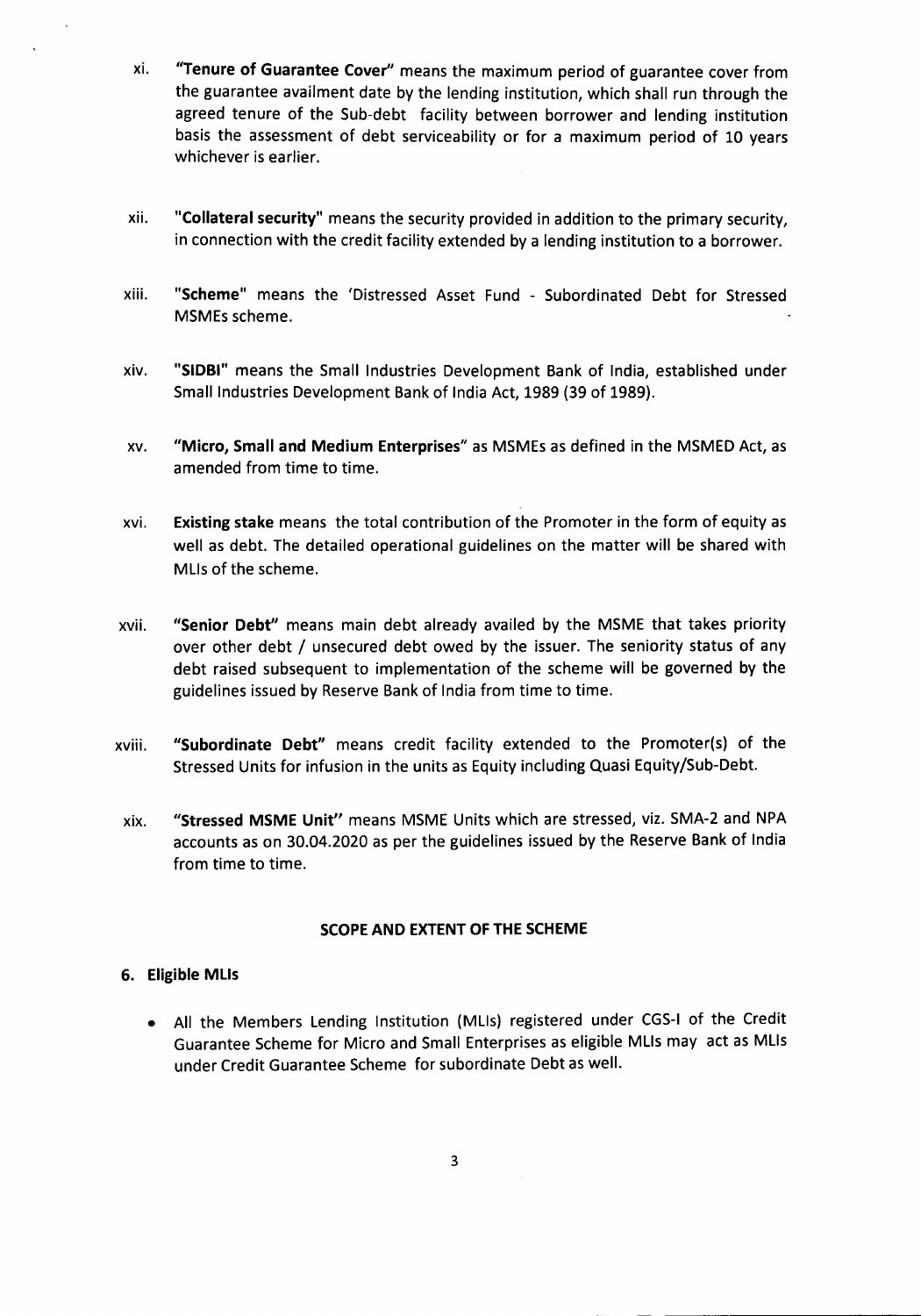# 7. Duration

• The Scheme would be applicable to all credit facilities sanctioned under CGSSD for a maximum period of 10 years from the guarantee availment date or March 31, 2021 whichever is earlier, or till an amount of Rs 20,000 crore of guarantee amount is approved.

# 8. Eligible Borrowers

- i. The Scheme is applicable for those MSMEs whose accounts have been standard as on 01.01.2016 and have been in regular operations, either as standard accounts, or as NPAaccounts during financial year 2018-19 and financial year 2019-20.
- ii. Fraud/ Willful defaulter accounts will not be considered under the proposed scheme.
- iii. Personal loan will be provided to the promoters of the MSME units. The MSME itself may be Proprietorship, Partnership, Private Limited Company or registered company etc.
- iv. The Scheme is valid for MSME units which are stressed, viz. SMA-2 and NPA accounts as on 30.04.2020 who are eligible for restructuring as per RBI guidelines on the books of the Lending institutions.

# 9. Loan Amount eligible under the Guarantee Coverage

- i. The guarantee coverage will be provided to the eligible borrower for the credit facilities extended under this scheme. Under this arrangement, promoter(s) of the MSME unit will be given credit equal to 50 % of his/her stake (equity plus debt) or Rs 75 lakh whichever is lower.
- ii. The financial assistance provided as part of the scheme is to be operated as a separate loan account and the promoter need to infuse the sub-debt / loan amount as promoter's contribution in the form of equity (including sub-debt or quasi equity) into MSME entity.
- iii. Any guarantee approved under this scheme shall be over and above the existing loan / guarantee sanctioned by the trust (over and above the eligible limit of Rs.200lakh).
- iv. In case a borrower has existing limits with more than one lender, the CGSSD can be availed by the borrower through one lender only. A declaration from the borrower regarding its other banking arrangements and that it has not availed funding under the scheme from the other lenders to be obtained by the lending MU.
- v. MUs shall carry out their own due diligence to assess the viability, need and requirement of sub-debt facility in respect of restructuring of stressed MSME units.
- vi. Post-restructuring, NPA classification of these accounts shall be as per the extant IRAC norms.
- vii. MLI should ensure that the sub-debt /credit released to the promoter is brought back as equity/quasi equity/sub-debt in the MSME unit.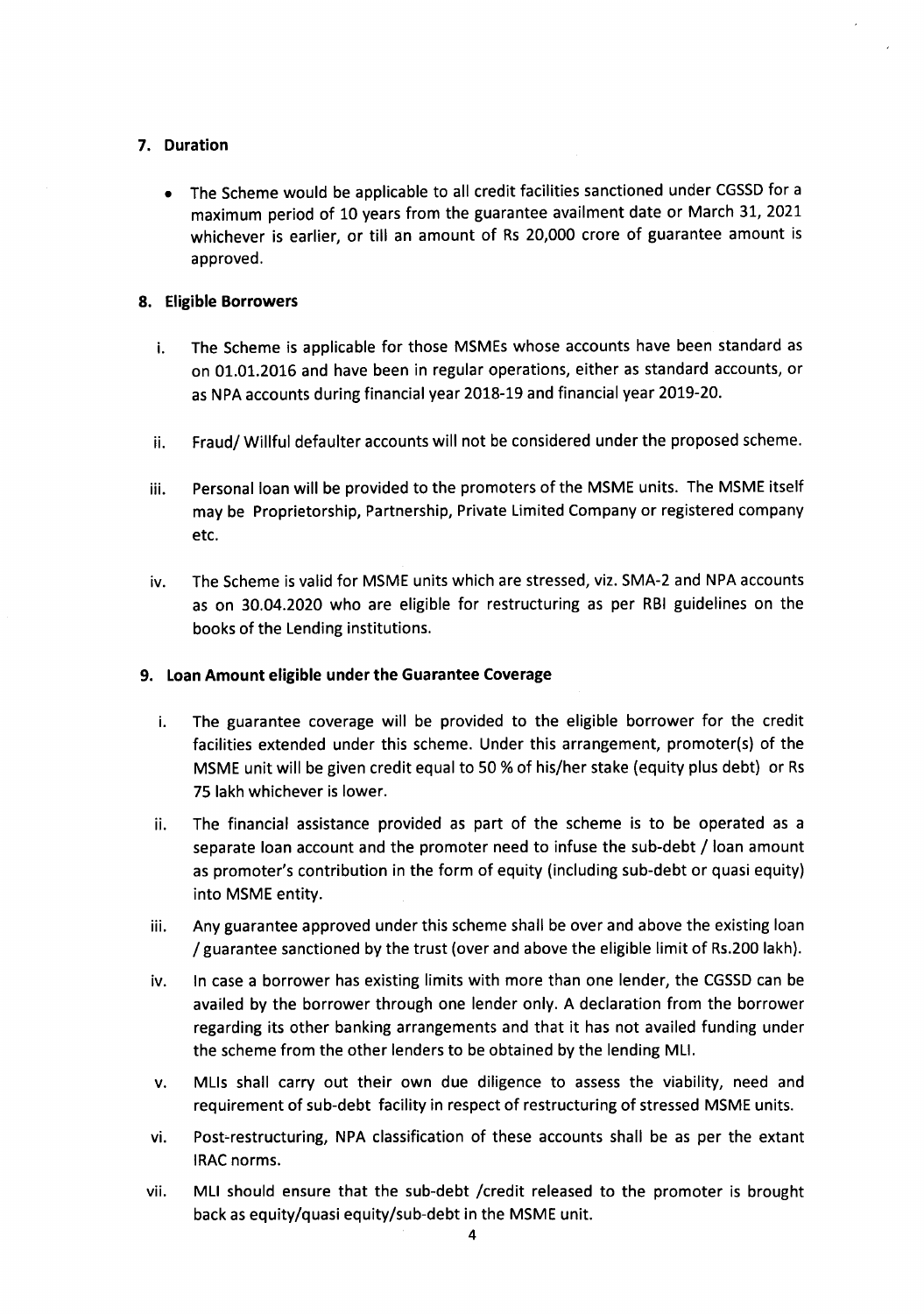# 10. Interest Rate of Credit under the scheme

Interest Rate on CGSSD shall be capped as under:

i. As per RBIguidelines dated September 04, 2019 and February 26, 2020, all loans to MSMEs must be benchmarked to one of the external benchmark rates. Banks are free to decide the spread over the external benchmark as per their approved policies. Accordingly, loans under the scheme must adhere to the abovementioned guidelines and linked to the external benchmark rates.

# 11. Tenor of Credit under the scheme

- i. The tenor of sub-debt facility provided under CGSSD shall be as per the repayment schedule defined by the lender, subject to a maximum tenor of 10 years from the guarantee availment date or March 31, 2021 whichever is earlier.
- ii. The maximum tenor for repayment will be 10 years. There will be a moratorium of 7 years (maximum) on the payment of principal. Till the 7th year, only interest will be paid.
- iii. While the interest on the sub-debt under the scheme would be required to be serviced regularly (monthly), the principal shall be repaid within a maximum of 3 years after completion of moratorium.
- iv. Pre-payment of loan is permitted at no additional charge /penalty to the borrower.

# 12. Security

i. The sub-debt facility so sanctioned by MUs will have 2nd charge of the assets financed under existing facilities for the entire tenor of the sub-debt facility.

# 13. Guarantee Fee

- i. 1.50% per annum on the guaranteed amount on outstanding basis.
- ii. Guarantee fee may be borne by the borrowers as per the arrangements between the borrower and the MUs.
- iii. The amount equivalent to the guarantee fee payable by the eligible lending institution may be recovered by it, at its discretion from the eligible borrower.
- iv. The guarantee service fee once paid by the lending institution to the Trust is nonrefundable. Guarantee service fee shall not be refunded, except under certain circumstances like
	- a. Excess remittance;
	- b. Remittance made more than once against the same portfolio.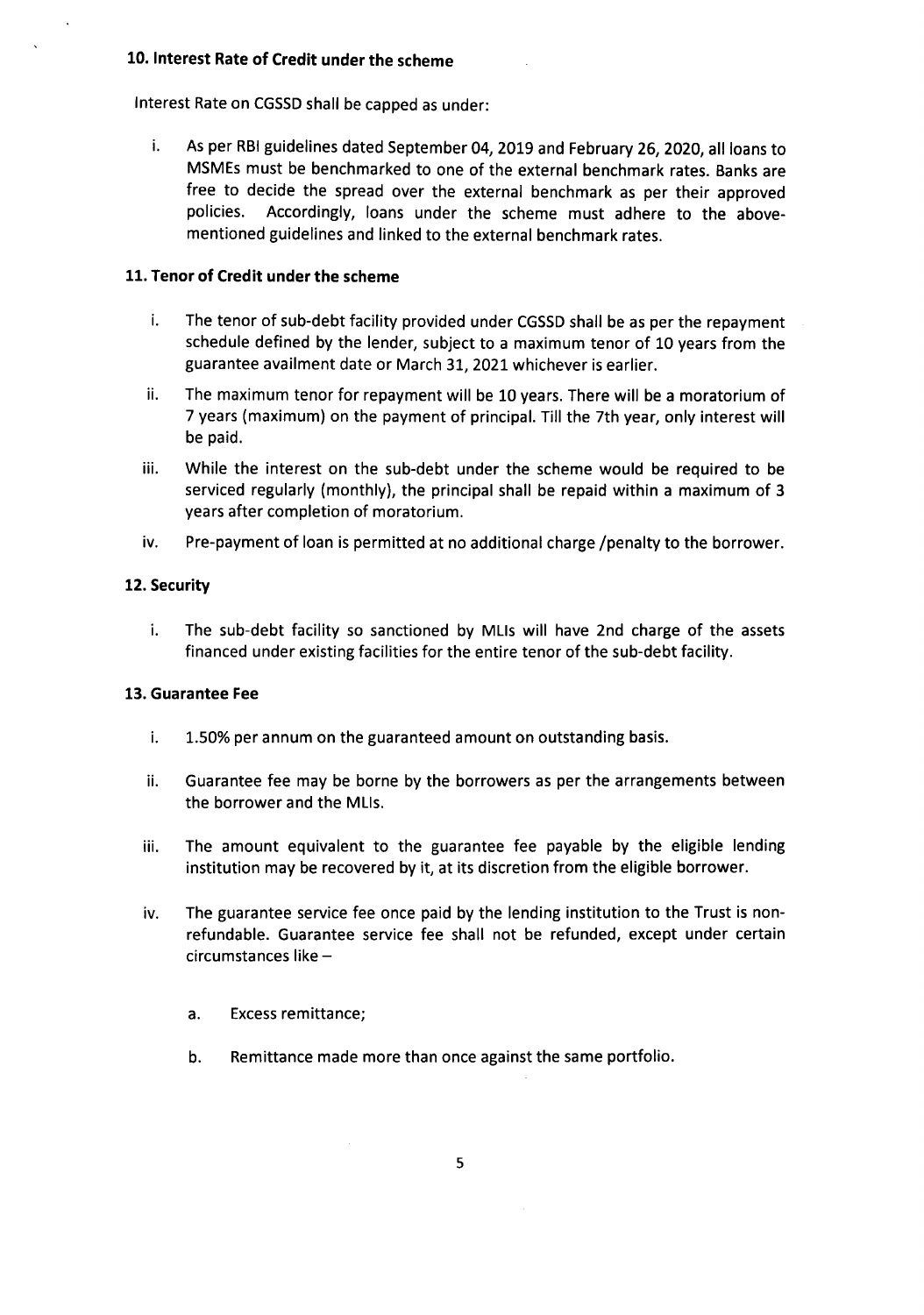# 14. Extent of the Guarantee Coverage

i. 90% guarantee coverage would come from scheme/Trust and remaining 10% from concerned promoter(s) on the credit extended by MUs under the scheme. The guarantee cover would be uncapped, unconditional and irrevocable credit guarantee.

## 15. Corpus Requirement

- i. Ministry of MSME will provide the required corpus of INR 4000 crore for operationalization of the scheme to CGTMSEin phased manner.
- ii. Any unutilized corpus amount left after meeting all the obligations under the Scheme shall be returned to the Ministry.

### 16. Invocation of guarantee

- i. The Member Lending Institutions (MLIs) are required to inform the date on which the account was classified as NPA within 90 days of the account being classified as NPA.
- ii. The Member Lending Institutions (MLIs) are required to mark a particular case as NPA which is classified as NPA as per RBI guidelines in CGTMSE online portal. The NPA marking needs to be done by the MUs within next quarter from the time it becomes NPAin the online portal.
- iii. The Trust shall pay 75 per cent of the guaranteed amount on preferring of eligible claim by the lending institution, within 30 days, subject to the claim being otherwise found in order and complete in all respects. The balance 25 per cent of the guaranteed amount will be paid on conclusion of recovery proceedings or till the decree gets time barred whichever is earlier.

# 17. Appropriation of amount realized by the lending institution in respect of a credit facility after the guarantee has been invoked

i. Post invocation of the guarantee claim, if any recoveries are made, MUs shall first adjust such recoveries towards the legal costs incurred by them for recovery of the amount and their outstanding amount. Any amount recovered beyond that then shall be provided to trust up to the extent of amount of claim settled by the trust.

# 18. Agreement to be executed by the lending institution

i. MLIs will have to enter an agreement with CGTMSE to avail the benefits under the scheme. Agreement is to be signed by the competent authority as deemed fit by the MU. There is no requirement of Board Approval Note for registration purpose under this scheme.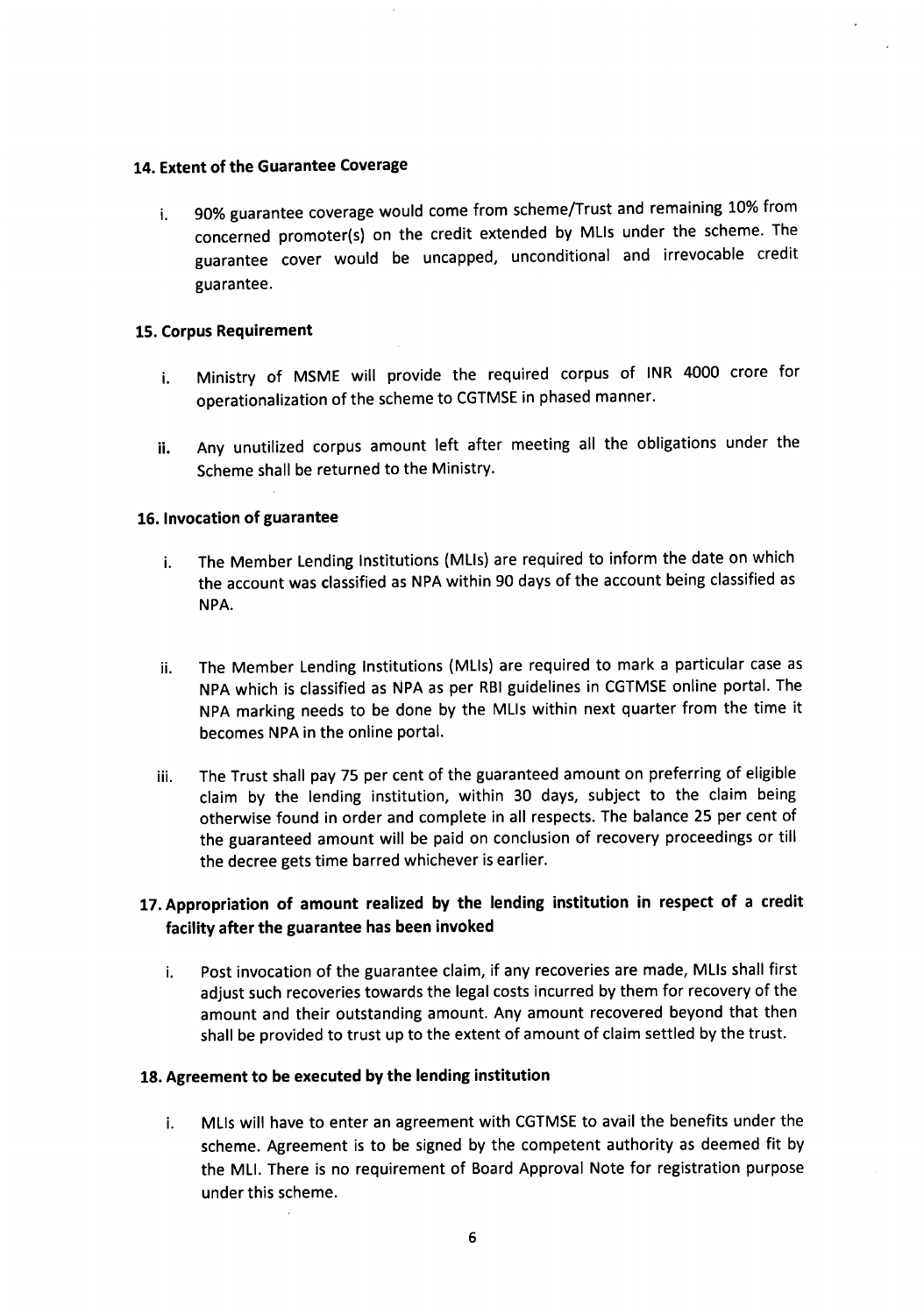# 19. Responsibilities of lending institution under the scheme:

- i. Once the lending institution sanctions the Sub-debt facility, the lending institution is required to apply to the trust for guarantee coverage for the facility sanctioned. Only after the trust approval, the sub-debt scheme will be under the special window of the trust for the said scheme.
- ii. The lending institution shall evaluate credit applications by using prudent banking judgement and shall use their business discretion / due diligence in selecting commercially viable proposals and conduct the account(s) of the borrowers with normal banking prudence.
- iii. The lending institution shall closely monitor the borrower account. The lending institution shall put in all required efforts to ensure that the account is serviced regularly.
- iv. The lending institution shall safeguard the primary securities taken from the borrower in respect of the credit facility in good and enforceable condition.
- v. The lending institution to ensure that the credit facility sanctioned under the scheme is not to be wholly or partly utilized for adjustment of any previously outstanding debts, over dues to the lending institution including those deemed debts bad or doubtful of recovery.
- vi. The lending institution shall ensure that the guarantee claim in respect of the credit facility and borrower is lodged with the Trust in the form and in the manner and within such time as may be specified by the Trust in this behalf and that there shall not be any delay on its part to notify the default in the borrowers account which shall result in the Trust facing higher guarantee claims. In the event of default, the lending institution shall exercise its rights, if any, to take over the assets of the borrower and the amount realized, if any, from the sale of such assets would be first used to settle senior debt. Any subsequent amount left post settlement of senior debt would be appropriated between trust and Lending Institution in the ratio of extent of guarantee coverage.
- vii. The payment of guarantee claim by the Trust to the lending institution does not in any way take away the responsibility of the lending institution to recover the entire outstanding amount of the credit from the borrower. The lending institution shall exercise all the necessary precautions and maintain its recourse to the borrower for entire amount of credit facility owed by it and initiate such necessary actions for recovery of the outstanding amount, including such action as may be advised by the Trust.
- viii. The lending institution shall comply with such directions as may be issued by the Trust, from time to time, for facilitating recoveries in the guaranteed account, or safeguarding its interest as a guarantor, as the Trust may deem fit and the lending institution shall be bound to comply with such directions.

7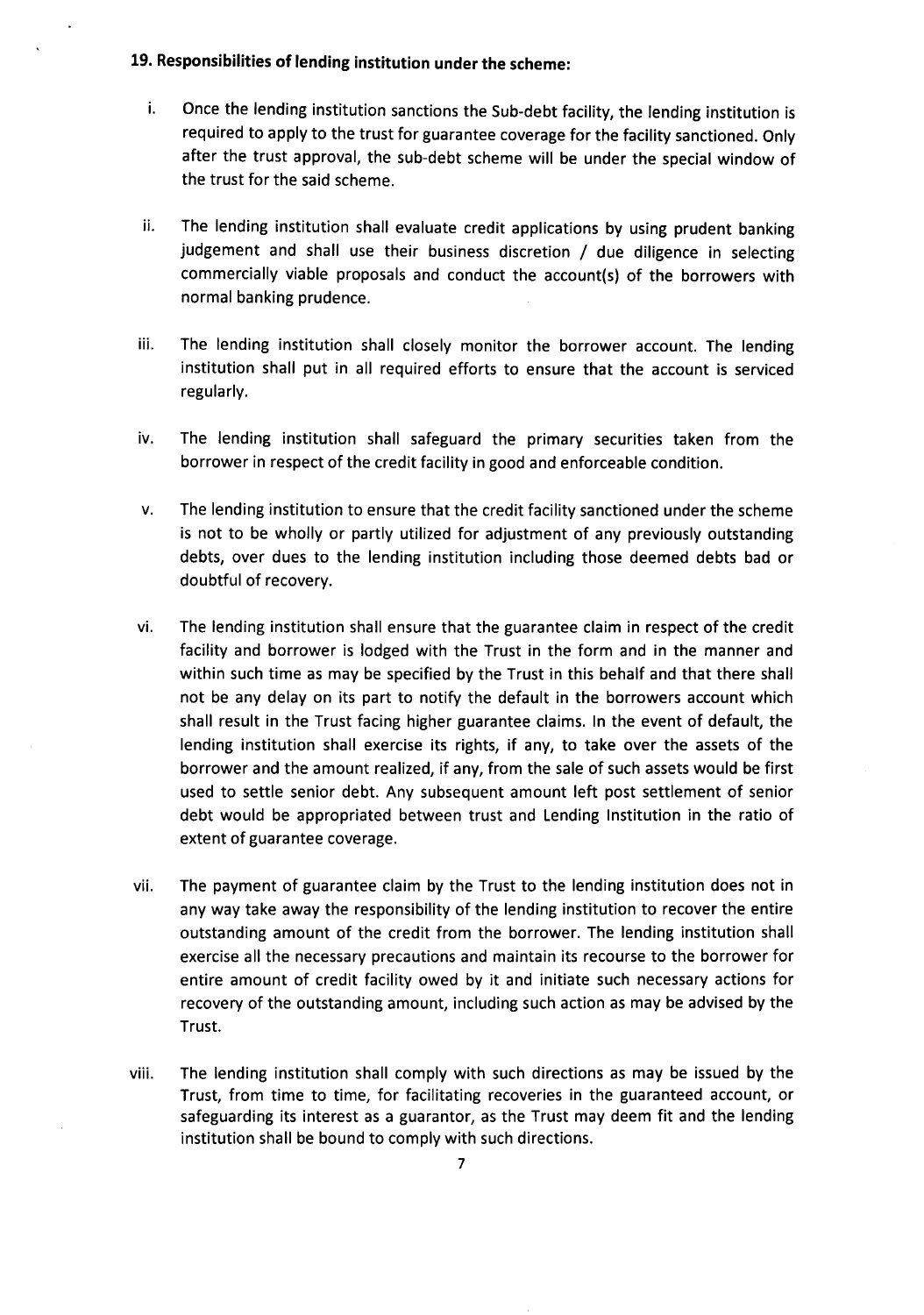- ix. The lending institution shall, in respect of any guaranteed account, exercise the same diligence in recovering the dues, and safeguarding the interest of the Trust in all the ways open to it as it might have exercised in the normal course if no guarantee had been furnished by the Trust. The lending institution shall, in particular, refrain from any act of omission or commission, either before or subsequent to invocation of guarantee, which may adversely affect the interest of the Trust as the guarantor. In particular, the lending institution should intimate the Trust while entering into any compromise or arrangement, which may have effect of discharge or waiver of personal guarantee(s) or security.
- x. The lending institution shall also ensure either through a stipulation in an agreement with the borrower or otherwise, that it shall not create any charge on the security held in the account covered by the guarantee for the benefit of any account not covered by the guarantee, with itself or in favour of any other creditor(s) without intimating the Trust. Further the lending institution shall secure for the Trust or its appointed agency, through a stipulation in an agreement with the borrower or otherwise, the right to list the defaulted borrowers' names and particulars on the Website of the Trust.

## **20. Returns and Inspections**

The lending institution shall submit such statements and furnish such information as the Trust may require in connection with any credit facility under this Scheme.

- i. The lending institution shall also furnish to the Trust all such documents, receipts, certificates and other writings as the latter may require and shall be deemed to have affirmed that the contents of such documents, receipts, certificates and other writings are true, provided that no claim shall be rejected and no liability shall attach to the lending institution or any officer thereof for anything done in good faith.
- ii. The Trust shall, insofar as it may be necessary for the purposes of the Scheme, have the right to inspect or call for copies of the books of account and other records (including any book of instructions or manual or circulars covering general instructions regarding conduct of advances) of the lending institution, and of any borrower from the lending institution. Such inspection may be carried out either through the officers of the Trust or of SIDBI(in caseof Institutions other than SIOBI) or any other person appointed by the Trust for the purpose of inspection. Every officer or other employee of the lending institution or the borrower, who is in a position to do so, shall make available to the officers of the Trust or SIDBI or the person appointed for the inspection as the case may be, the books of account and other records and information which are in his possession.